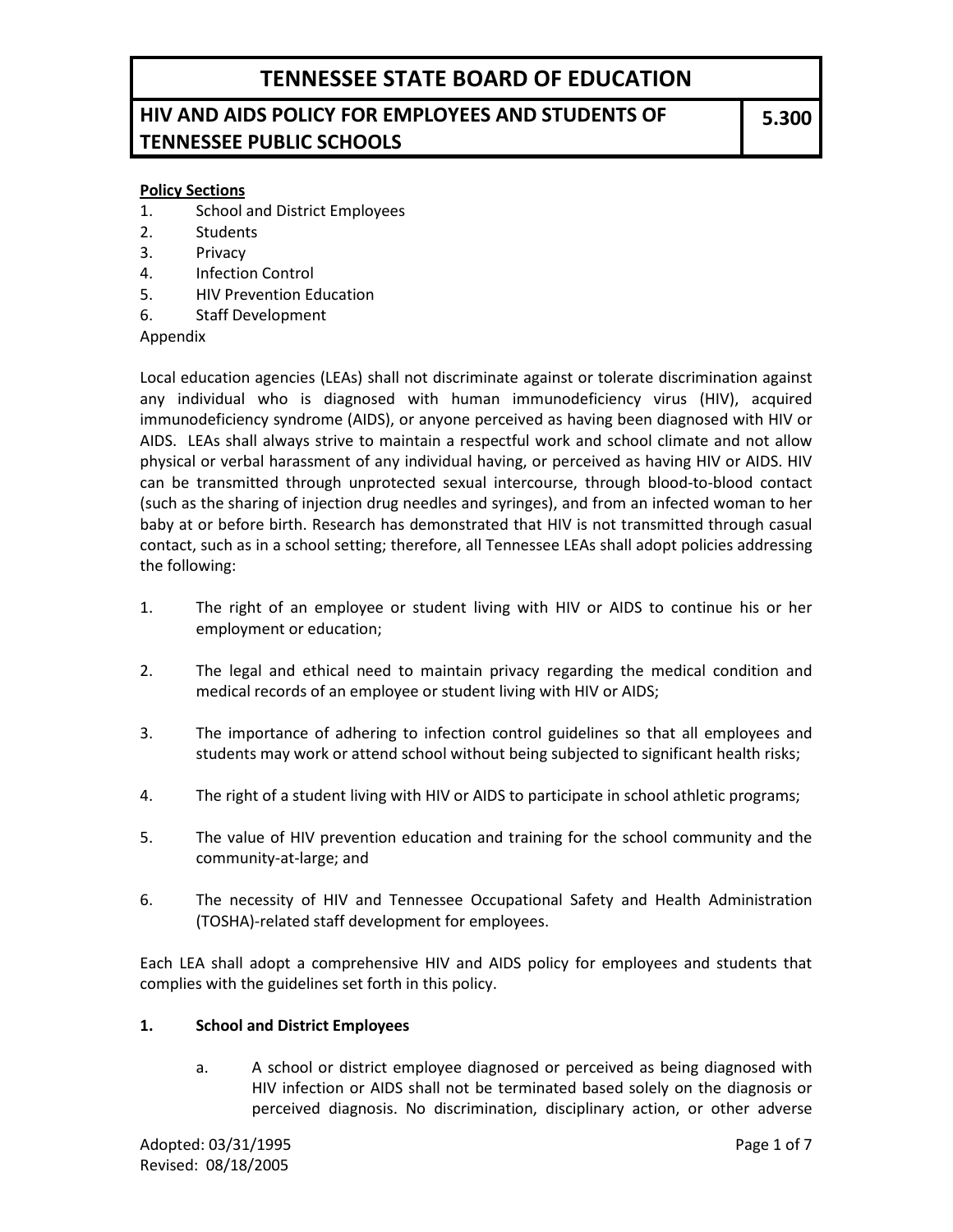### **HIV AND AIDS POLICY FOR EMPLOYEES AND STUDENTS OF TENNESSEE PUBLIC SCHOOLS**

personnel action shall be taken against an employee solely on the basis of HIV infection or AIDS.

- b. Consideration for job application, employment, advancement, discharge, compensation, training, or other terms, conditions, or privileges of employment cannot be denied to individuals on the basis of HIV or AIDS status.
- c. In accordance with the Americans with Disabilities Act of 1990, an employee living with HIV or AIDS may continue working as long as he or she is able to perform the essential functions of the position. Every employee is entitled to the rights, privileges, and services accorded to employees generally, including benefits provided to employees with long-term diseases or disabling conditions. School authorities shall make reasonable accommodations to allow an employee with HIV infection or AIDS to continue his or her assigned duties. A reasonable accommodation is any modification or adjustment to a job, the job application process, or the work environment that will enable a qualified applicant or employee with a disability to participate in the application process, perform the essential functions of the job, or enjoy the benefits and privileges of employment.
- **d.** No employee shall be required to have a blood test or medical consultation to determine HIV or AIDS status.
- e. An applicant or employee may choose to report her or his HIV or AIDS status to school personnel but shall not be required to disclose such information.
- f. Upon an employee's disclosure of HIV or AIDS status, the Director of Schools shall initiate procedures which will ensure privacy and maintenance of all medically-related documents. All health records and other documents which reference a person's HIV or AIDS status shall be secured by appropriate safeguards intended to limit access to these confidential records. Information regarding HIV or AIDS status shall not be added to an employee's personnel or health records without prior written consent.
- **g.** An employee who refuses or objects to working with or providing services to a person who has or is perceived to have HIV or AIDS shall be counseled and educated in the nature of HIV, the transmission of HIV, and the district's policy on HIV and AIDS. Should the employee continue to refuse to work with or provide services to such an individual, the employee may be subject to appropriate discipline.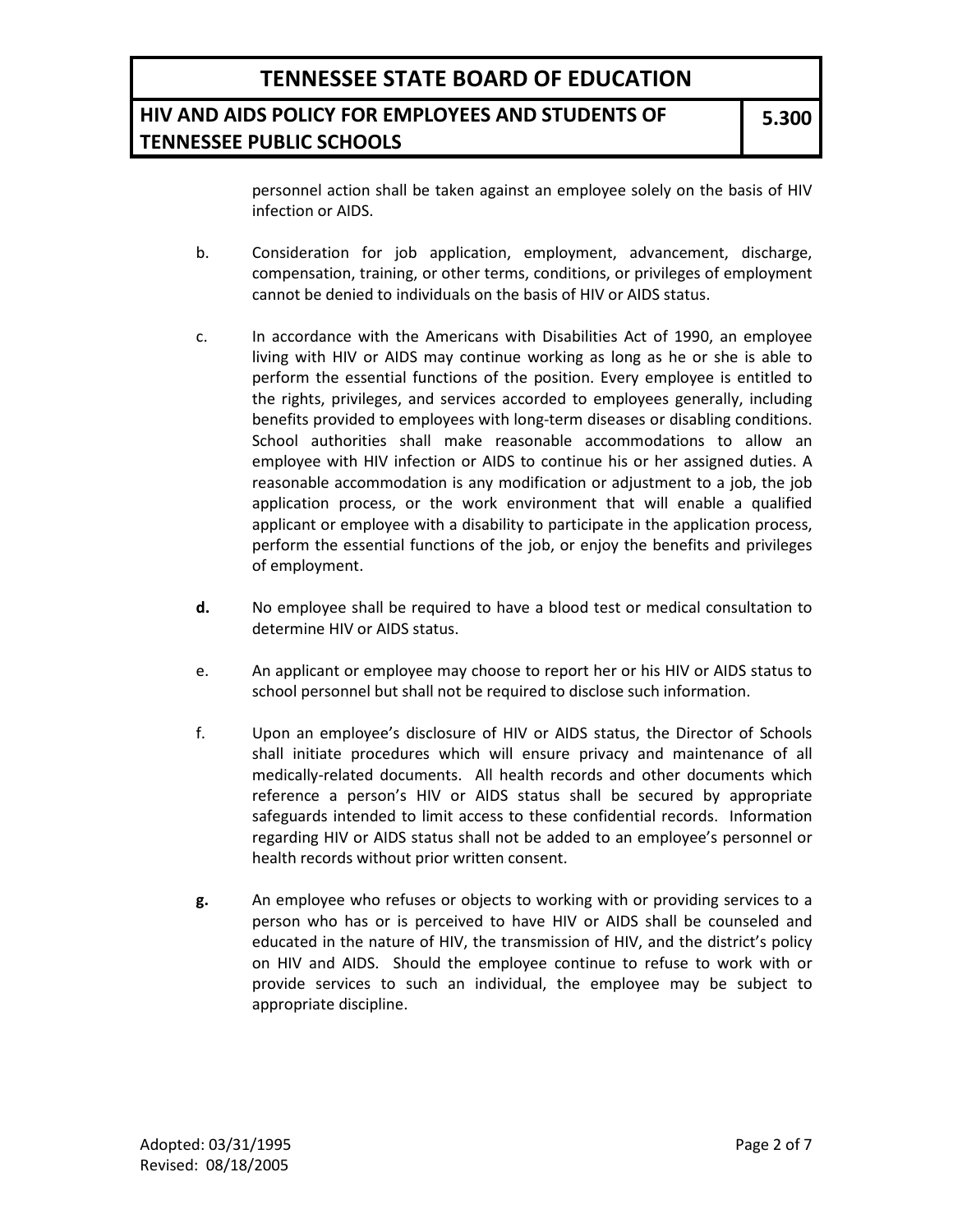## **HIV AND AIDS POLICY FOR EMPLOYEES AND STUDENTS OF TENNESSEE PUBLIC SCHOOLS**

#### **2. Students**

- a. A student with HIV infection or AIDS has the same right to attend school and receive services and shall be subject to the same rules and policies as other students.
- b. Mandatory screening for communicable diseases not spread by casual, everyday contact, such as HIV infection, shall not be a condition for school entry or attendance.
- c. HIV or AIDS status shall not factor into decisions concerning class assignments, privileges, or participation in any school-sponsored activity. In determining the educational placement of a student known to be infected with HIV, school authorities shall follow established policies and procedures for students with disabilities. School authorities shall reassess placement if there is a change in the student's need for accommodations or services.
- d. A student or student's parent or guardian may choose to report his or her HIV or AIDS status to school personnel but shall not be required to disclose such information.
- e. Upon a student's disclosure of HIV or AIDS status, the Director of Schools shall initiate procedures which will ensure privacy and maintenance of all medicallyrelated documents. All health records and other documents which reference a student's HIV or AIDS status shall be secured by appropriate safeguards intended to limit access to these confidential records. Information regarding HIV or AIDS status shall not be added to a student's permanent educational or health records without prior written consent.
- f. Students shall have access to voluntary, confidential, age- and developmentallyappropriate counseling about matters related to HIV infection and AIDS. School administrators shall maintain a list of counseling and testing resources in the community and make it available for voluntary student use. LEAs are encouraged to collaborate with HIV and AIDS prevention efforts in the community that address youth at high risk for acquiring HIV or AIDS.
- g. Students living with HIV infection or AIDS who are capable of vigorous physical activity shall not be restricted from recreational sports, intramural, or interscholastic athletic participation. Schools shall make reasonable accommodations to allow students living with HIV infection or AIDS to participate in school-sponsored physical activities. A student living with HIV infection or AIDS and his or her parent or guardian are encouraged to consult with their health care provider for advice in regard to the student's healthrelated limitation(s) to participate in recreational, intramural, or interscholastic athletic events.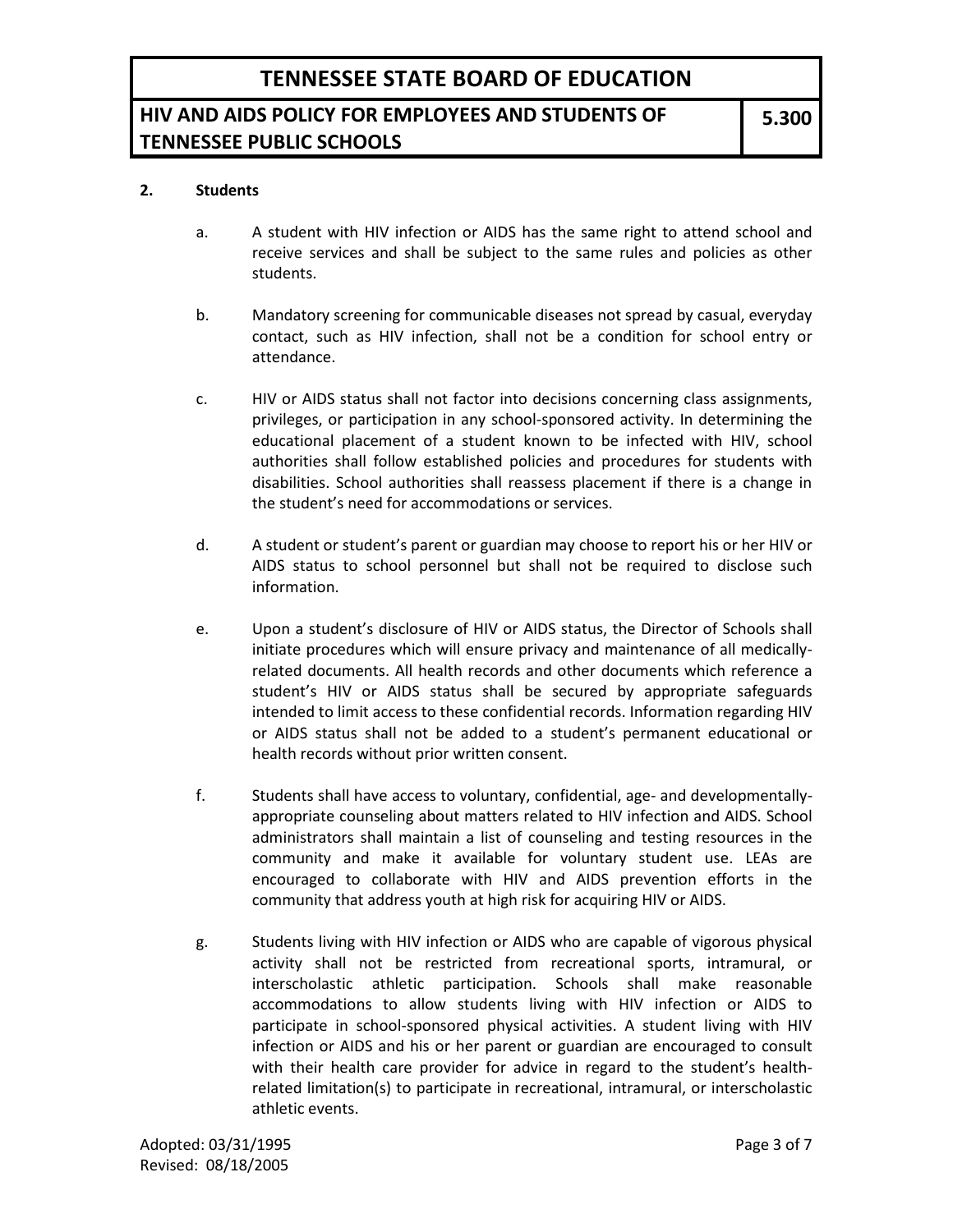## **HIV AND AIDS POLICY FOR EMPLOYEES AND STUDENTS OF TENNESSEE PUBLIC SCHOOLS**

h. All physical education teachers and athletic program staff shall consistently adhere to infection control guidelines in locker rooms and all play and athletic settings. Physical education teachers and athletic program staff shall complete an approved first-aid and injury prevention course that includes implementation of infection control guidelines. Student orientation about safety on the playing field shall include guidelines for infection control. Athletic rulebooks shall reflect these guidelines, and first-aid kits should be on hand at every athletic and recreational event.

#### **3. Privacy**

- a. Every employee shall treat as highly confidential any knowledge or speculation concerning the HIV or AIDS status of a student or employee.
- b. HIV-related information is confidential regardless of the source, including whether the information is obtained intentionally or unintentionally from the person with HIV or AIDS or through oral, written, or electronic communication from another source. Unauthorized disclosure by employees is cause for disciplinary action, up to and including dismissal, and could lead to individual liability in addition to criminal or civil penalties against LEAs and their personnel.
- c. No information regarding a student's or employee's HIV or AIDS status shall ever be disclosed to any individual or organization without a court order or the informed, written, signed, and dated consent of the person with HIV infection or AIDS (or the parent or guardian of a legal minor). The written consent must specify the recipient of the information and the purpose of the disclosure. Any disclosure shall be made in accordance with the *Health Insurance Portability and Accountability Act* (HIPAA), the *Family Educational Rights and Privacy Act* (FERPA) and all other applicable state and federal laws.

#### **4. Infection Control**

- a. Each LEA shall develop an Occupational Safety and Health Administration (OSHA)-based infection control plan. For each school within the LEA, the plan shall:
	- i. Provide for well-maintained and easily accessible materials necessary to follow universal precautions; and
	- ii. Designate first responders responsible for implementing infection control guidelines, including investigating, correcting, and reporting on instances of exposure.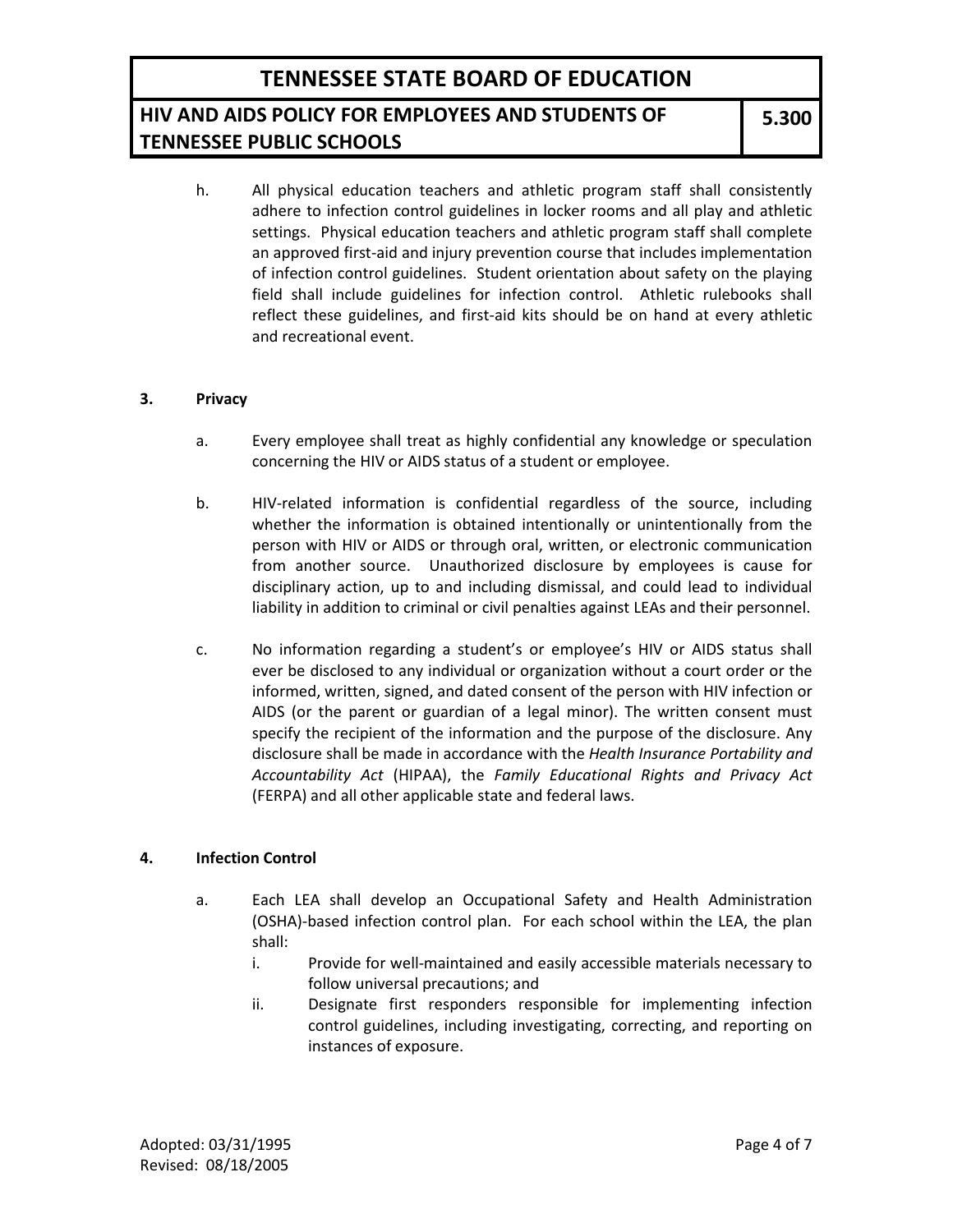### **HIV AND AIDS POLICY FOR EMPLOYEES AND STUDENTS OF TENNESSEE PUBLIC SCHOOLS**

**5.300**

- b. LEAs shall follow the most current Centers for Disease Control and Prevention (CDC) *Universal Precautions for Preventing Transmission of Bloodborne Infections* and OSHA's Bloodborne Pathogens Standard.
- c. LEAs shall provide infection control training, including bloodborne pathogens and universal precautions training, on an annual basis, to all employees. All employees shall consistently follow infection control guidelines in all settings and at all times, including playgrounds and school buses.
- d. If a situation occurs at school in which a person may have been exposed to an infectious agent, such as blood-to-blood contact, school authorities shall counsel that person to seek appropriate medical evaluation. If a student is exposed to an infectious agent, school authorities are required to alert a parent or guardian. LEAs shall follow state guidelines for reporting communicable diseases.

#### 5. **HIV Prevention Education**

- a. Each LEA shall provide age-appropriate, ongoing HIV prevention education instruction in accordance with the state's Health Education and Lifetime Wellness standards.
- b. The HIV prevention education program shall:
	- i. Be taught at every level, kindergarten through grade twelve (K-12);
	- ii. Follow content guidelines prepared by the Centers for Disease Control and Prevention (CDC);
	- iii. Build knowledge and skills from year to year;
	- iv. Be appropriate to students' developmental levels, behaviors, and cultural backgrounds;
	- v. Include accurate information on reducing the risk of HIV infection;
	- vi. Include the benefits of abstinence from sexual activity, alcohol, and other drug use;
	- vii. Address students' concerns about HIV transmission;
	- viii. Be taught by well-prepared instructors with adequate resources and support;
	- ix. Be consistent with community standards; and
	- x. Be available for review by parents and guardians pursuant to T.C.A. § 49-6-1305.

#### **6. Staff Development**

a. Each Director of Schools shall ensure that all employees, including newly hired staff, receive annual HIV and AIDS training that includes: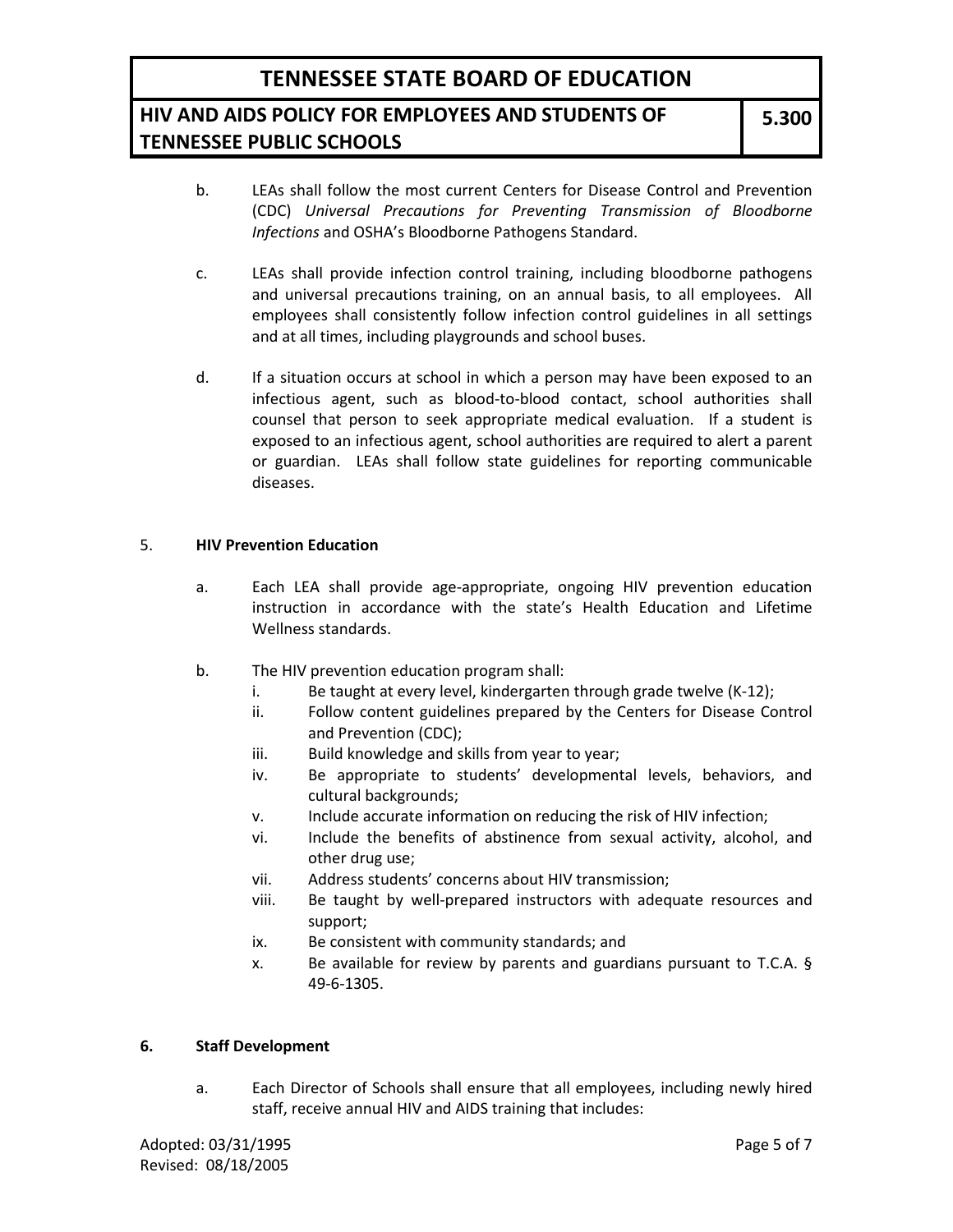### **HIV AND AIDS POLICY FOR EMPLOYEES AND STUDENTS OF TENNESSEE PUBLIC SCHOOLS**

- i. HIV epidemiology;
- ii. Methods of transmission and prevention;
- iii. Bloodborne pathogens;
- iv. Universal precautions;
- v. Psychological and social aspects of HIV and AIDS;
- vi. Related federal and state laws and policies; and
- vii. School procedures and policies regarding HIV and AIDS-related issues.
- b. LEAs may utilize the educational and training resources of state or federal agencies, community organizations, or private institutions with personnel trained in the areas of HIV and AIDS prevention education.